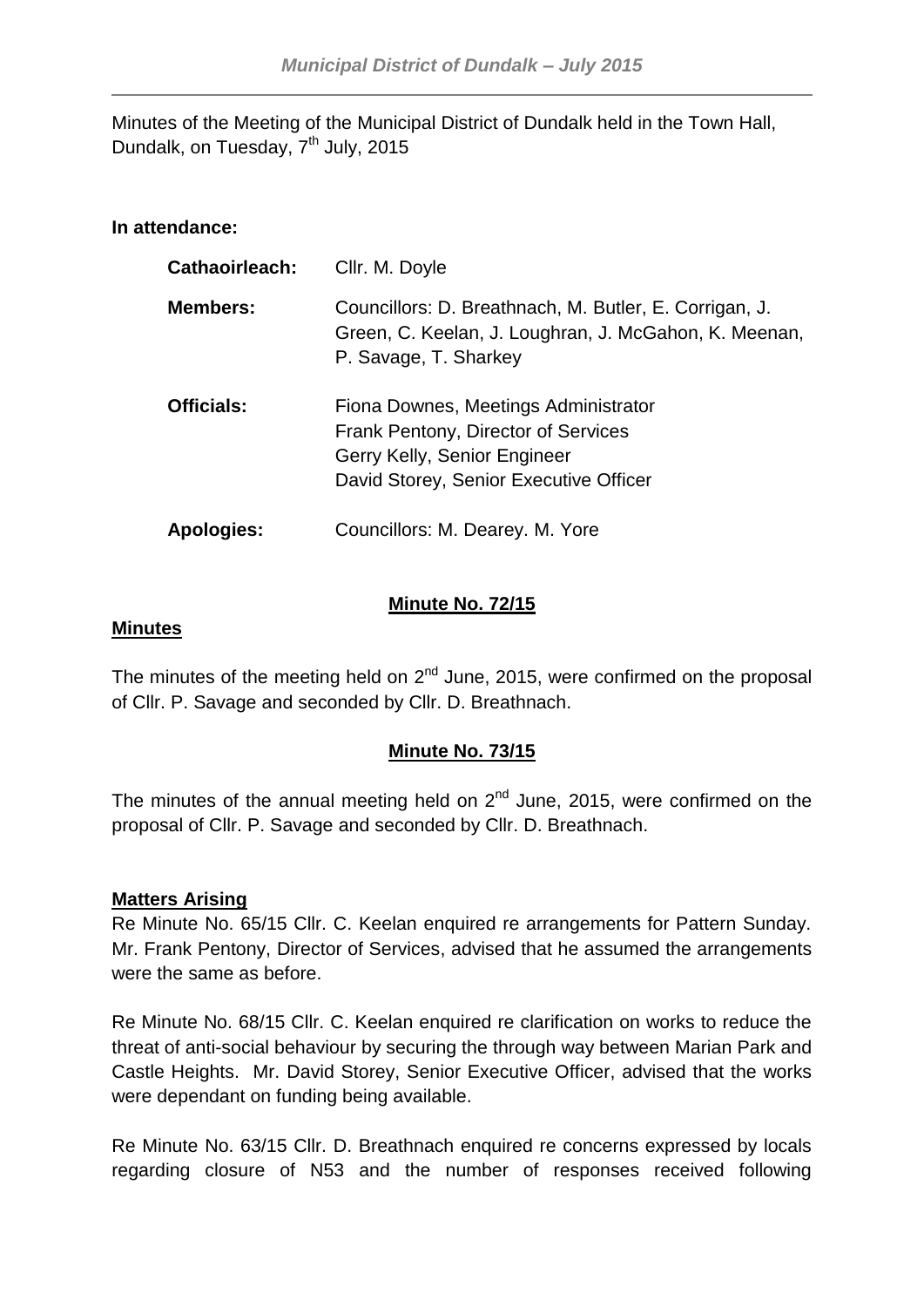advertisement in paper re same. Mr. Gerry Kelly, Senior Engineer, advised that he would request a detailed report on N53 from Infrastructure and that the closing date for submissions was this coming Friday so there are currently no details of numbers of submissions received to date.

Cllr. Breathnach also enquired re update on broadband report. Mr. Pentony advised that he requested report from Infrastructure.

# **Minute No. 74/15**

## **Housing & Communities Progress Report**

Mr. David Storey, Senior Executive Officer presented the report dated  $29<sup>th</sup>$  June, 2015 and addressed the members queries in regard to same. These included issues around bonfire aversion fund, travellers at IDA site, management & maintenance costs of voluntary housing bodies, choice based lettings.

Mr. Storey dealt with a number of queries on the rent review scheme and advised that after completion of same a full report may issue in this regard.

Mr. Storey also advised the members that a number of Section 183 notices were due to go before the main Council. These include the continuing of the lease to Tuath Housing Association in Clos na Manach, disposal of land at no 9 crescent 1 Muirhevnamor, securing occupancy of crèche facilities in Mullaharlin and Lisdubh.

# **Minute no. 75/15**

# **Operations, Infrastructure & Marine Progress Report**

The members noted the report for September 2014 and the queries in relation to same were addressed by Mr. Gerry Kelly, Senior Engineer. These included issues around low cost safety measures at Dowdallshill, Newry Road, verge cutting, grass cutting, subsidence on left side of entrance to Bay Estate, road improvements to local roads near N53, road markings at the Demense.

On the proposal of Cllr. Edel Corrigan and seconded by Cllr. Marianne Butler it was agreed to go to public consultation for the low cost safety measures proposed at Dowdallshill following recommendation from Mr. Kelly.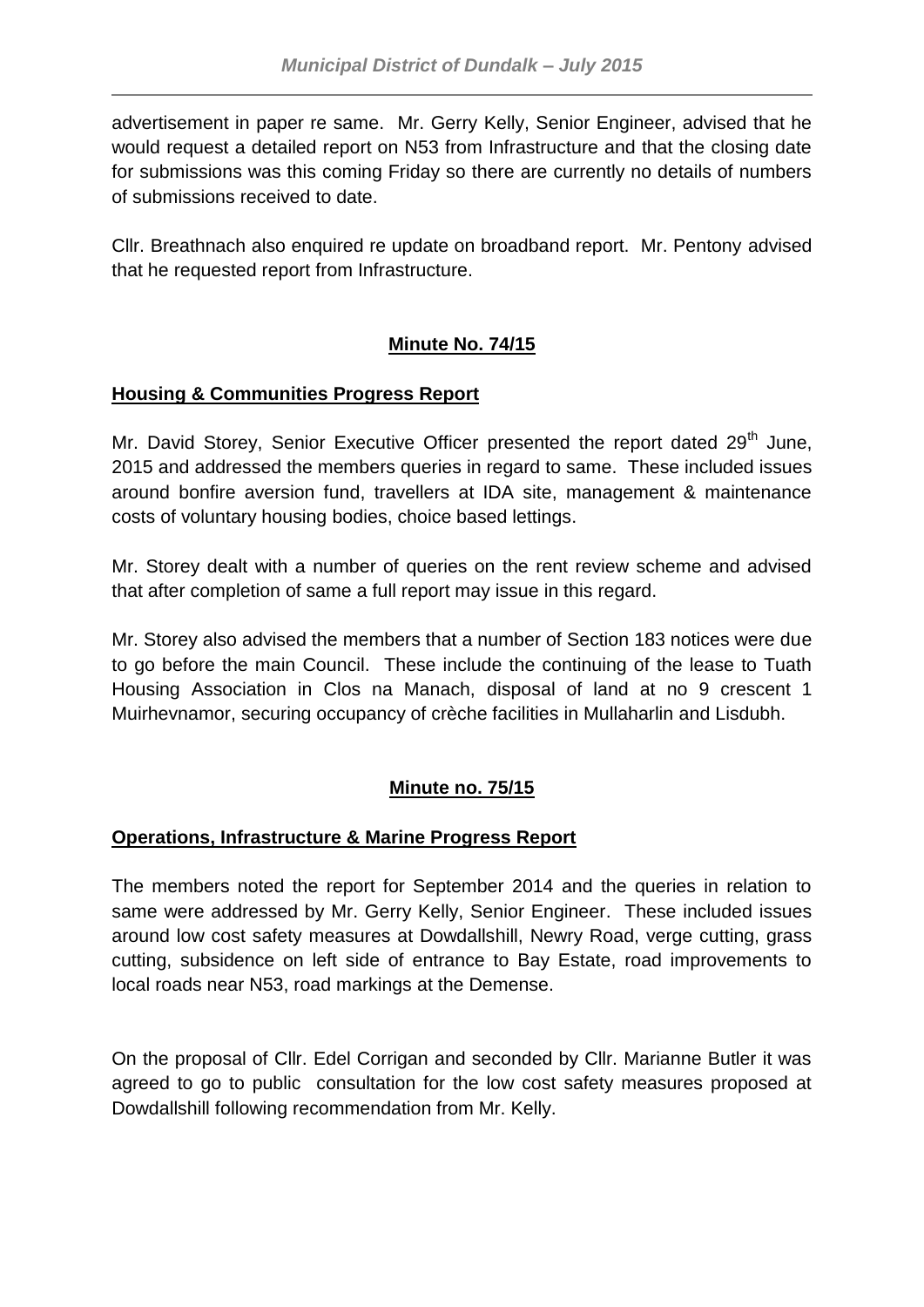# **Minute No. 76/15**

#### **Notice of Question**

## **Cllr. Mark Dearey** (Cllr. Peter Savage raised same in Cllr. Dearey's absence)

"Given the confusion experienced by motorists choosing the correct lane to get to Clanbrassis St, is it intended that the road markings on the Demesne before the Magnet Building (currently directing traffic to Derry) be refreshed and renewed to include Long Walk on one lane and Clanbrassil St on the other?"

#### **Reply:**

The road markings on the Demesne before the Magnet Building (currently directing traffic to Derry) can be removed and new road markings applied to read 'LONG WALK' in the left lane. However the right hand lane will be marked to read 'TOWN CENTRE' rather than Clanbrassil Street as suggested, as this lane also leads to Crowe Street and Town Centre Areas. This can be carried out in this year's program.

### **Minute No. 77/15**

#### **Notice of Motion**

| Proposed by: | <b>CIIr. Declan Breathnach</b> |
|--------------|--------------------------------|
| Seconded by: | <b>CIIr. Peter Savage</b>      |

"That Dundalk Municipal District support the Irish Harness Racing Associations call upon the Minister to ensure Horse Racing Ireland grant permission to allow the privately owned Dundalk Stadia to conduct Trotting on the all-weather at the racecourse on 25th July, 2015 and for a limited number of dates during the coming twelve months for the immediate benefit of export revenues to the economy, tourism and local community."

#### **Reply**

#### **This a matter for the Members.**

Cllr. Breathnach requested that a letter should go to Mr. Simon Coveney TD immediately re same.

#### **Minute No. 78/15**

#### **Notice of Motion**

| Proposed by: | <b>CIIr. Edel Corrigan</b>  |
|--------------|-----------------------------|
| Seconded by: | <b>CIIr. Thomas Sharkey</b> |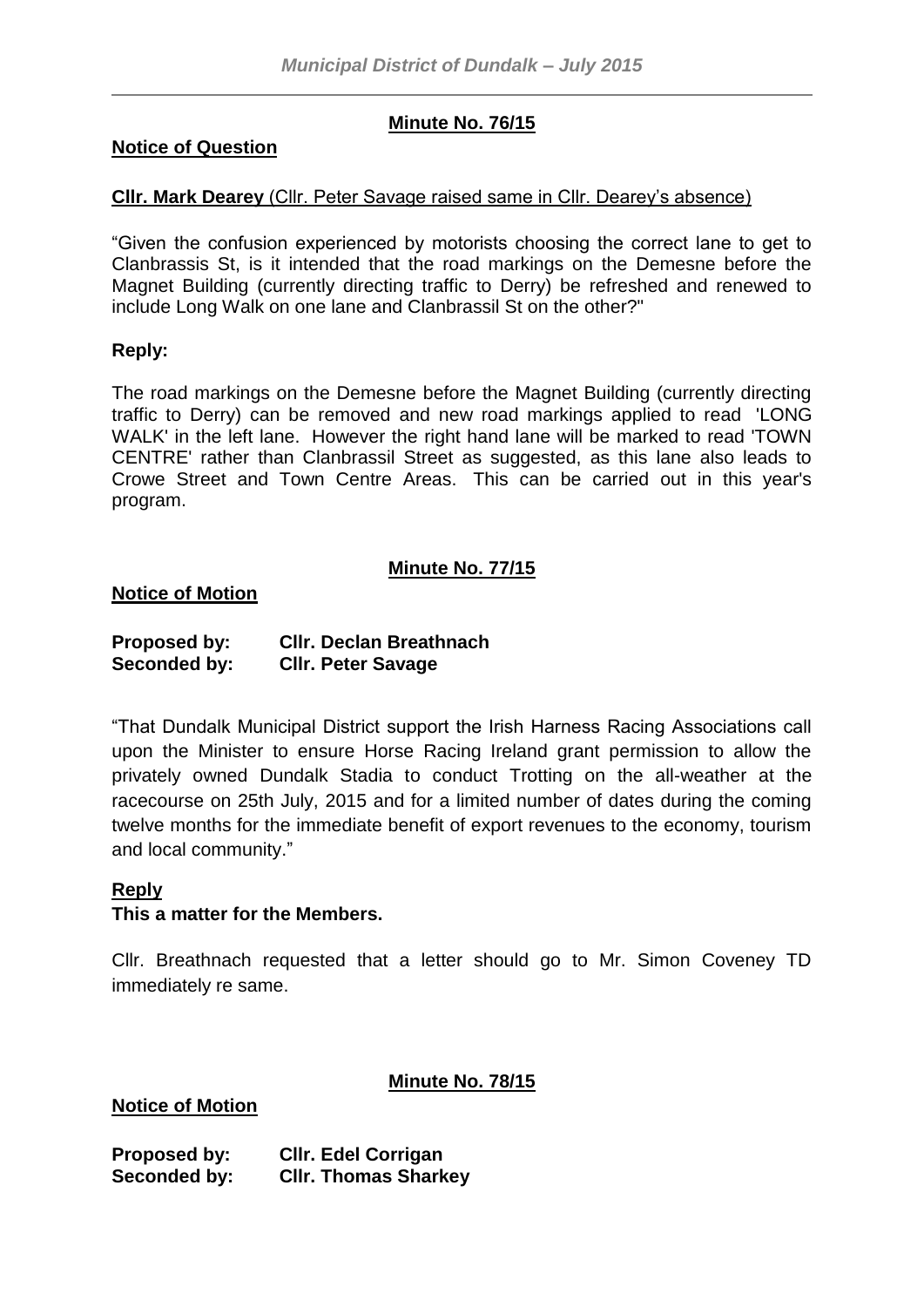"That the rainbow flag be flown over Dundalk Town Hall in support of Dundalk Pride events from 13th to 20th July 2015."

### **Reply**

### **This a matter for the Members.**

Cllr. McGahon supported this motion also.

### **Minute No. 79/15**

#### **Notice of Motion**

| Proposed by: | <b>CIIr. John McGahon</b> |
|--------------|---------------------------|
| Seconded by: | <b>CIIr. Peter Savage</b> |

"That Louth County Council install a soakage pit as a matter of urgency in Lennonstown, Kilcurry in order to reduce the risk of flooding on the road."

#### **Reply**

**While agreement in principle has been reached with a landowner for the installation of a soak pit, this is not the preferred solution. Further attempts will be made to get agreement for a way leave to pipe a drain to the river. If agreement cannot be reached then a soak pit may be the only solution.**

Mr. Kelly advised that a soak pit was a temporary solution and that he would prefer to get proper drainage that will last forever. If agreement cannot be reached in the short term, then a soak pit will be installed.

### **Minute No. 80/15**

#### **Municipal Budget Allocation**

The matter was considered in committee. Three proposals were put forward. Following discussion on the matter it was agreed that €49,000 should be spent on district footpath improvements with a particular focus on improving access for wheelchair users. The list of footpaths to come from the Engineers. The remaining €1,000 to be used to help fund the cost of a World War One memorial.

| Proposed by: | Cllr. Marianne Butler   |
|--------------|-------------------------|
| Seconded by: | Cllr. Declan Breathnach |